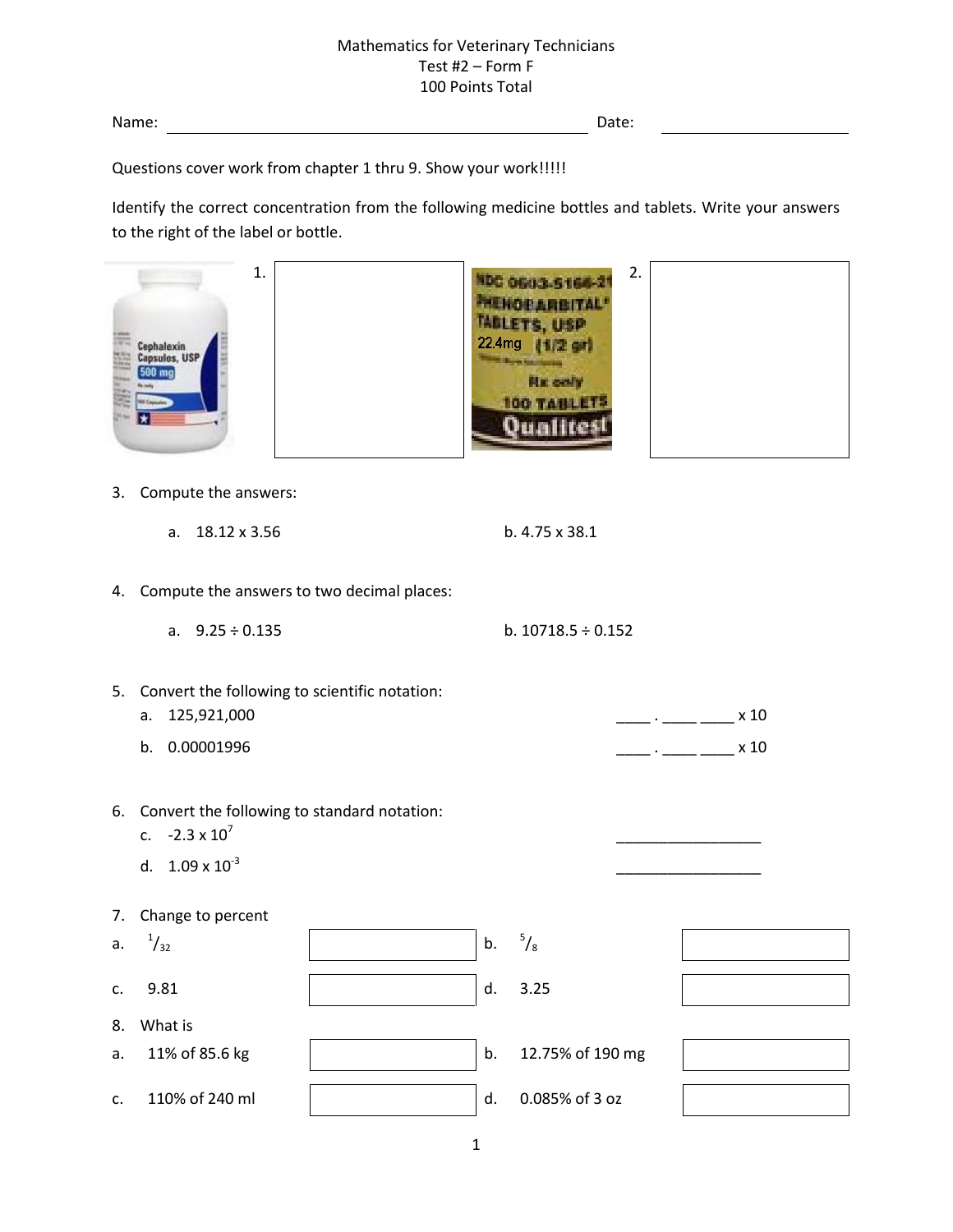| 9.                                                                                                                                                                                                    | Change to decimal                                                               |  |    |                                                |  |  |  |  |  |  |
|-------------------------------------------------------------------------------------------------------------------------------------------------------------------------------------------------------|---------------------------------------------------------------------------------|--|----|------------------------------------------------|--|--|--|--|--|--|
| a.                                                                                                                                                                                                    | 83%                                                                             |  | b. | 14.5%                                          |  |  |  |  |  |  |
| c.                                                                                                                                                                                                    | 416%                                                                            |  | d. | 0.033%                                         |  |  |  |  |  |  |
|                                                                                                                                                                                                       | 10. Change to a fraction (lowest terms please)                                  |  |    |                                                |  |  |  |  |  |  |
| a.                                                                                                                                                                                                    | 206%                                                                            |  | b. | 23%                                            |  |  |  |  |  |  |
| c.                                                                                                                                                                                                    | $-40.5%$                                                                        |  | d. | 0.001%                                         |  |  |  |  |  |  |
| 11. We ordered 350 pounds of lab chemicals.<br>What percentage would be left over if we used 36 lbs?<br>а.<br>If we found that 10% of the lab chemicals were contaminated, what amount is that?<br>b. |                                                                                 |  |    |                                                |  |  |  |  |  |  |
| 12. Convert the following to the proper unit of measurement                                                                                                                                           |                                                                                 |  |    |                                                |  |  |  |  |  |  |
| a.                                                                                                                                                                                                    | 41 g / 100 ml                                                                   |  | b. | 9.3 g / 100 ml                                 |  |  |  |  |  |  |
| 13. Convert the following to the proper unit of measurement                                                                                                                                           |                                                                                 |  |    |                                                |  |  |  |  |  |  |
| а.                                                                                                                                                                                                    | 14.1 g of dextrose in 100 ml<br>solution                                        |  | b. | 65 ml of sodium chloride in 100<br>ml solution |  |  |  |  |  |  |
|                                                                                                                                                                                                       | 14. Convert the following Packed Cell Numbers to the proper unit of measurement |  |    |                                                |  |  |  |  |  |  |
| а.                                                                                                                                                                                                    | 33 $cat1$                                                                       |  | b. | $26$ dog <sub>2</sub>                          |  |  |  |  |  |  |
| 15. Convert the following solutions to percents                                                                                                                                                       |                                                                                 |  |    |                                                |  |  |  |  |  |  |
| a.                                                                                                                                                                                                    | 19 ml of dextrose in 100 ml                                                     |  | b. | 3.8 ml of formalin in 100 ml                   |  |  |  |  |  |  |
| c.                                                                                                                                                                                                    | 11 ml of dextrose in 100 ml                                                     |  | d. | 42 ml of formalin in 100 ml                    |  |  |  |  |  |  |
| 16. Reduce the ratio to fraction form                                                                                                                                                                 |                                                                                 |  |    |                                                |  |  |  |  |  |  |
| а.                                                                                                                                                                                                    | 4:64                                                                            |  | b. | 21:57                                          |  |  |  |  |  |  |
| 17. Solve the following. Be sure to show units where applicable                                                                                                                                       |                                                                                 |  |    |                                                |  |  |  |  |  |  |
| a.                                                                                                                                                                                                    | 500mg<br>1250mg<br>$N$ cap<br>$1 \, cap$                                        |  |    |                                                |  |  |  |  |  |  |
| b.                                                                                                                                                                                                    | 800mg<br>75mg<br>$N$ $ml$<br>10ml                                               |  |    |                                                |  |  |  |  |  |  |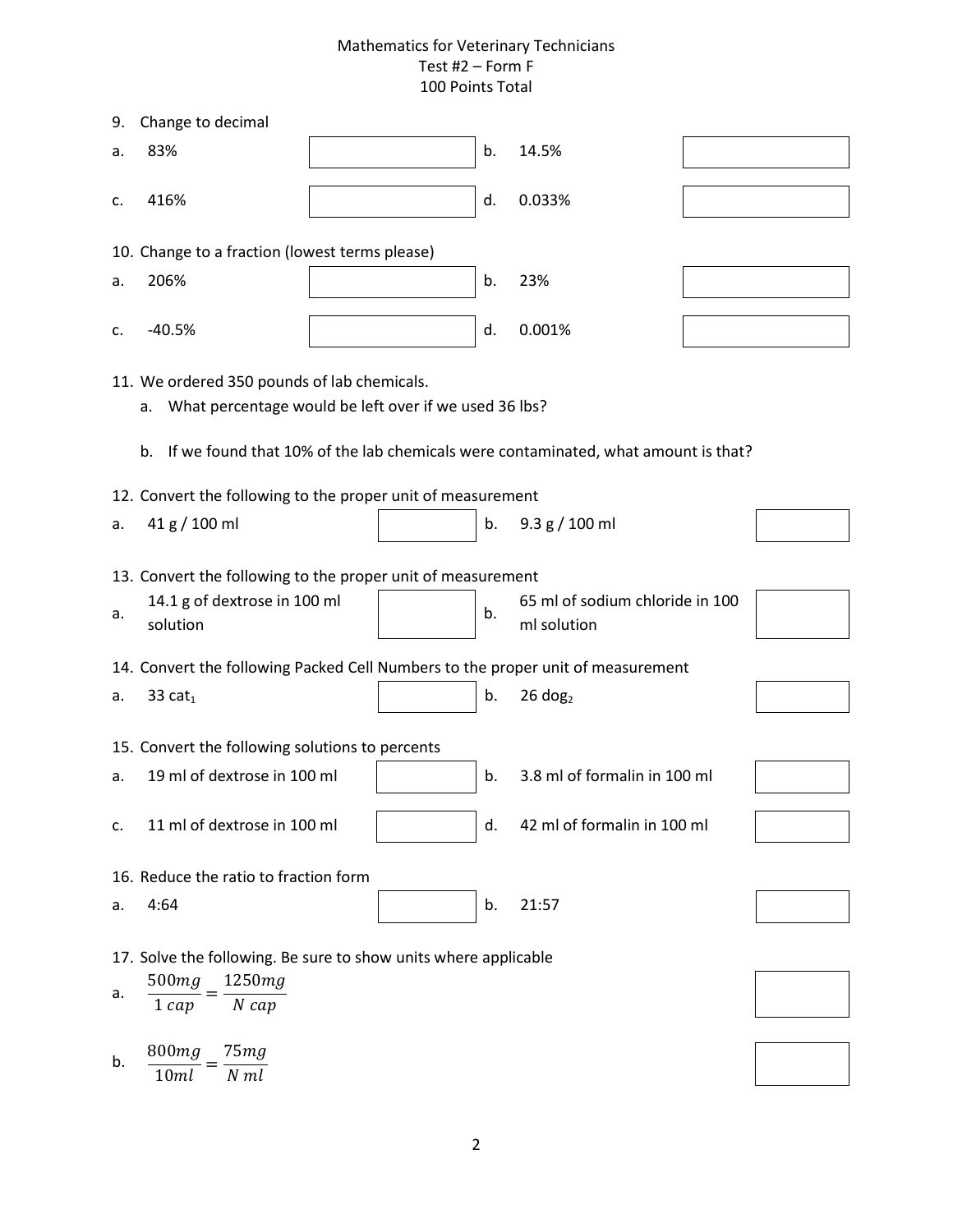18. Calculate the conversion and show the calculation in the box to the right of the answer

| 19 kg $=$    | $\mathsf g$                |  |
|--------------|----------------------------|--|
| $3$ tsp =    | $\mathsf{m}\mathsf{l}$     |  |
| 4.5 L =      | $\mathsf{m}\mathsf{l}$     |  |
| 13 fl oz $=$ | $\mathsf{m}\mathsf{l}$     |  |
| $15 g =$     | $\mathsf{mg}$              |  |
| 190 $lb =$   | kg                         |  |
| $35 lb =$    | OZ                         |  |
| $3$ gal =    | $\mathsf{C}$               |  |
| 4.5 $qt =$   | pt                         |  |
| $0.456$ kg = | g                          |  |
| $2.5$ gr =   | $\mathsf{mg}$              |  |
| $75$ ml =    | tbsp                       |  |
| $500$ ml =   | $\operatorname{\sf fl}$ oz |  |
| $1.5$ tsp =  | ml                         |  |
| $735$ ml =   | L                          |  |
| $15 gr =$    | $\mathsf{mg}$              |  |
| $8 qt =$     | $\mathsf{C}$               |  |
| $16 in =$    | $\ensuremath{\mathsf{ft}}$ |  |
| $4.5 in =$   | $\mathsf{cm}$              |  |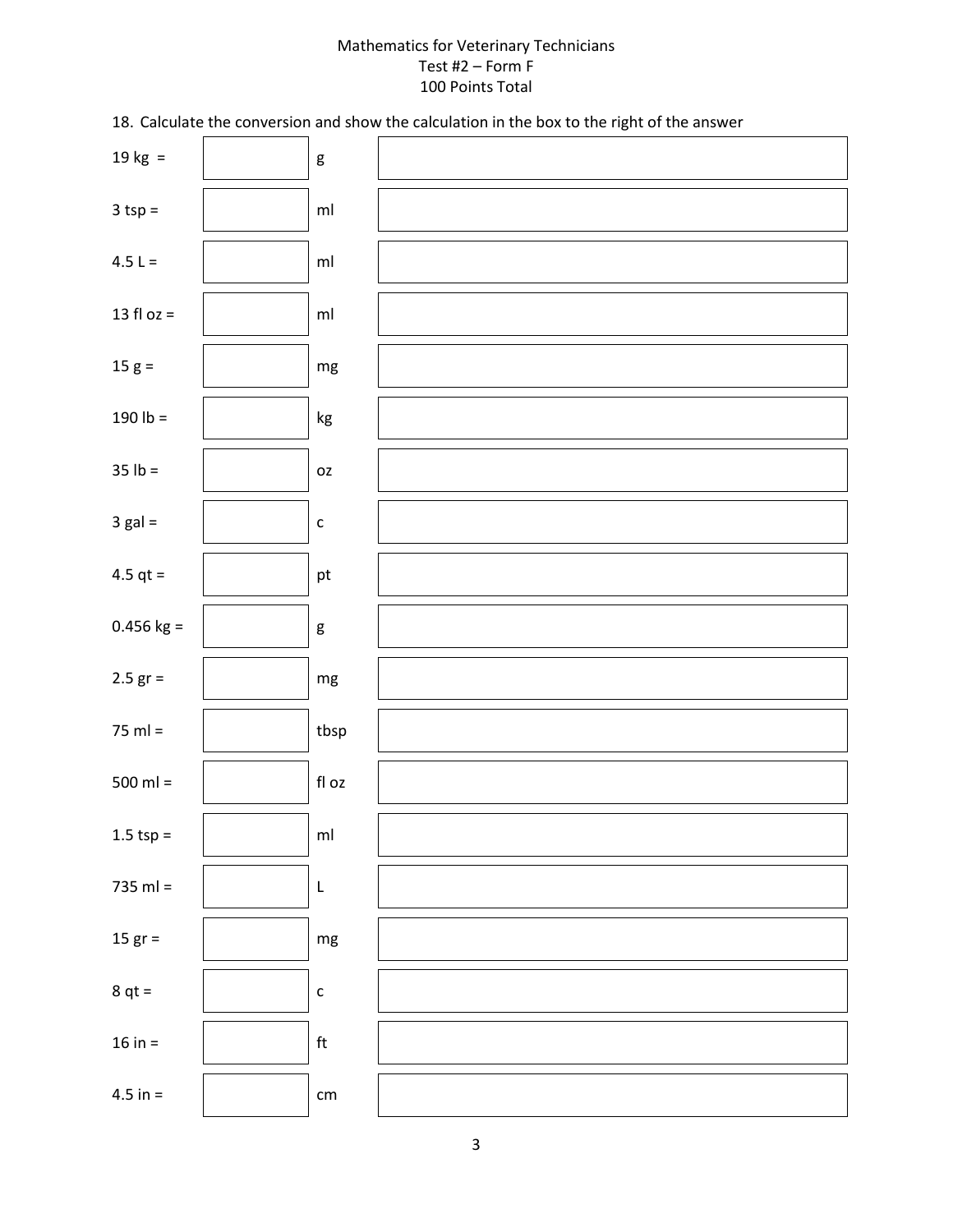

19. The veterinarians orders 35 mg of medication in every 100 ml of liquid. How much liquid is required to administer 86 mg of medication?

20. When performing an estimate platelet count, these cells are counted per high power field and the total from 10 fields are all added together. Next this is multiplied by 15000. You observe 10 fields and the fields have a total number of 94 platelets. What is the final count of platelets? Please provide your answer in scientific notation.

21. If a bag of dog food costs \$16.99 each and we buy 7 bags a week, how much money would we spend on kitten food in 12 weeks?